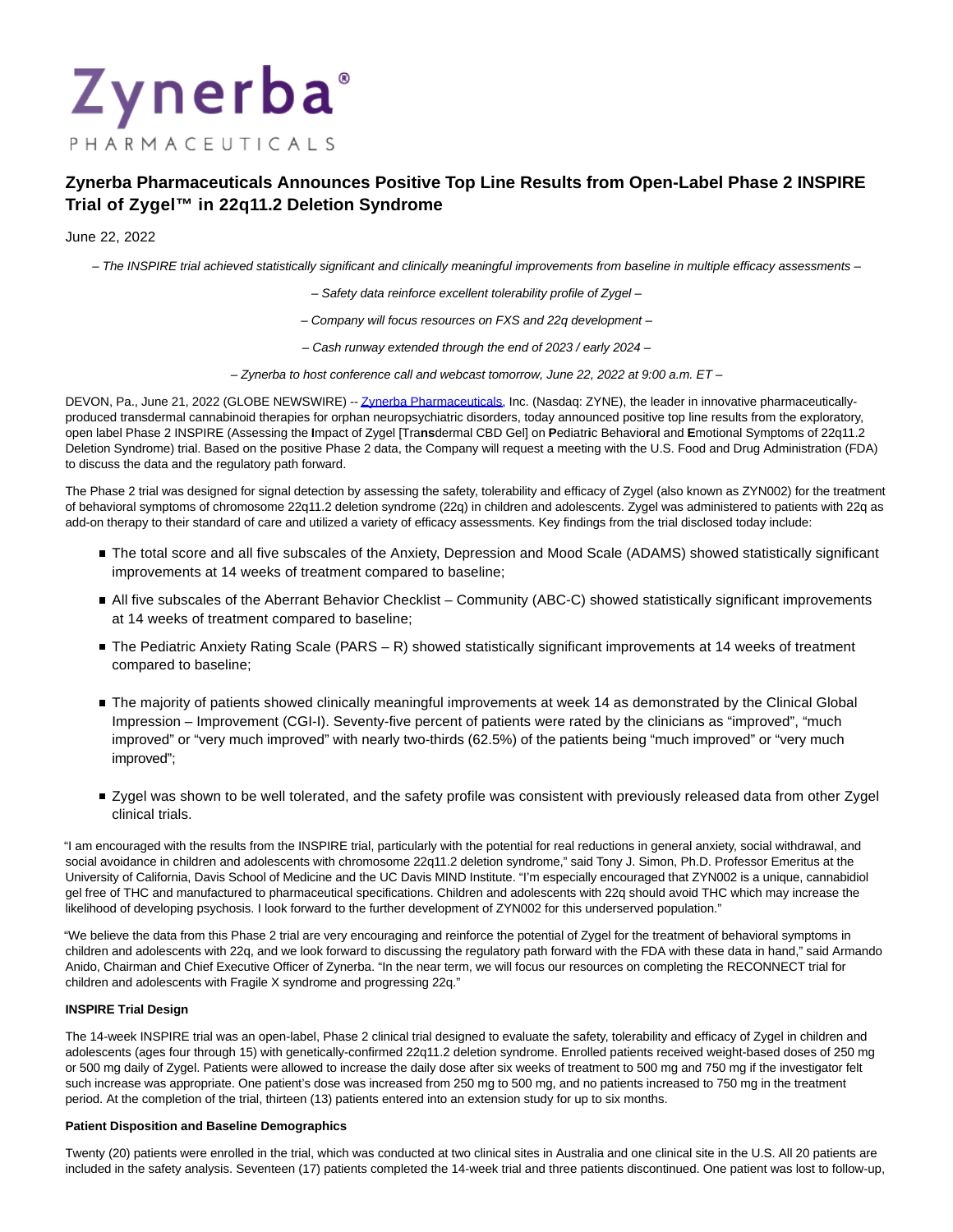one patient withdrew due to adverse events not related to Zygel, and one patient withdrew consent. Efficacy analyses included 16 patients as one patient did not have valid assessments at week 14.

The mean age of patients enrolled in the trial was 9.9 years, and twelve (60%) of the patients were male. Patients weighed between 13.7 and 79.8 kilograms (mean=37.4; median=33.5).

# **Top-line Efficacy Results**

As a signal-seeking Phase 2 trial, multiple efficacy assessments were administered, including the Anxiety, Depression and Mood Scale (ADAMS), the Aberrant Behavior Checklist – Community (ABC-C), the Pediatric Anxiety Ratings Scale (PARS – R) and Clinical Global Impression – Severity and Improvement.

Results of the ADAMS:

| Subscale                      |                 | Week 14 | Change from<br><b>Baseline</b> | Mean %<br>Improvement |         | Median %<br>Improvement |
|-------------------------------|-----------------|---------|--------------------------------|-----------------------|---------|-------------------------|
|                               | <b>Baseline</b> |         |                                |                       | p Value |                         |
| <b>Total Score</b>            | 36.1            | 17.7    | $-18.4$                        | 45.3%                 | 0.0005  | 43.0%                   |
| <b>General Anxiety</b>        | 10.4            | 5.1     | $-5.4$                         | 43.6%                 | 0.0005  | 48.8%                   |
| Depressed Mood                | 7.6             | 3.4     | $-4.3$                         | 50.3%                 | 0.0033  | 52.8%                   |
| Social Avoidance              | 8.7             | 4.3     | $-4.4$                         | 41.3%                 | 0.0084  | 50.0%                   |
| Obsessive/Compulsive Behavior | 3.0             | 1.1     | $-1.9$                         | 64.0%                 | 0.0037  | 66.7%                   |
| Manic / Hyperactive Behavior  | 7.6             | 4.4     | $-3.1$                         | 38.2%                 | 0.0032  | 27.4%                   |

Results of the ABC-C:

| Subscale             | <b>Baseline</b> | Week 14 | Change from<br><b>Baseline</b> | Mean %<br>Improvement | p Value | Median %<br>Improvement |
|----------------------|-----------------|---------|--------------------------------|-----------------------|---------|-------------------------|
|                      |                 |         |                                |                       |         |                         |
| Social Withdrawal    | 14.4            | 7.9     | $-6.4$                         | 27.6%                 | 0.0110  | 46.4%                   |
| Inappropriate Speech | 4.2             | 2.4     | -1.8                           | 18.3%                 | 0.0166  | 50.0%                   |
| Stereotypic Behavior | 3.9             | 1.6     | $-2.3$                         | 52.1%                 | 0.0155  | 58.3%                   |
| Irritability         | 18.4            | 10.0    | $-8.4$                         | 36.3%                 | 0.0055  | 39.6%                   |
| Hyperactivity        | 18.1            | 10.4    | $-7.6$                         | 16.5%                 | 0.0091  | 38.1%                   |

Results of the PARS – R:

|             |                 |         | Change from | Mean %      |         | Median %    |
|-------------|-----------------|---------|-------------|-------------|---------|-------------|
|             | <b>Baseline</b> | Week 14 | Baseline    | Improvement | p Value | Improvement |
|             |                 |         |             |             |         |             |
| Total Score | 14.7            | 8.5     | $-6.2$      | 40.6%       | 0.0005  | 40.0%       |

Results of the CGI-I:

The investigators rated 12 of 16 patients (75%) as improved, "much improved" or "very much improved" at week 14, with 62.5% being "much improved" or "very much improved".

# **Safety Data**

Zygel was shown to be well tolerated, and the safety profile was consistent with previously released data from other Zygel clinical trials. Three patients reported treatment related adverse events which were all mild application site adverse events. One patient discontinued treatment due to adverse events not related to Zygel.

# **Prioritizing Orphan Development Programs; Cash Runway Extended to Late 2023 / Early 2024**

In the near term the Company has decided to prioritize its resources on Fragile X syndrome (FXS) and 22q, both of which have been granted orphan drug designation by the FDA and both of which have no approved products. While the data from the Company's autism spectrum disorder (ASD) clinical development program to date are compelling, given the difficult financing market, the Company will defer the start of the Phase 3 development program in ASD previously planned for the second half of 2022. As a result, the Company now believes its \$69.7 million of cash and cash equivalents as of March 31, 2022 are sufficient to fund planned operations and capital requirements through the end of 2023 or early 2024, after the expected availability of top line results from its confirmatory pivotal Phase 3 RECONNECT trial of Zygel in patients with FXS.

# **Conference call information**

Zynerba management will host a live conference call and webcast tomorrow, June 22, 2022, at 9:00 a.m. Eastern Time to discuss results of the INSPIRE trial and updates to its clinical development plans. The call can be accessed by dialing (866) 573-0180 (U.S. and Canada) or (430) 775-1345 (international) and referencing conference ID 4453857. To access the live webcast or the replay, visit the investor page of the Company's website at [http://ir.zynerba.com/.](https://www.globenewswire.com/Tracker?data=xvcLdpk4_Y9T3oeLGpM4UCUXZqiupDoKxEsrjXBK-BfKyN7mKDL9ShYu5_bfcemCcOmOTlBQEVUT19r6x_QYT6b7adUhAJT98L7k2DCsJc0=) The webcast will be recorded and available on the Company's website for 30 days.